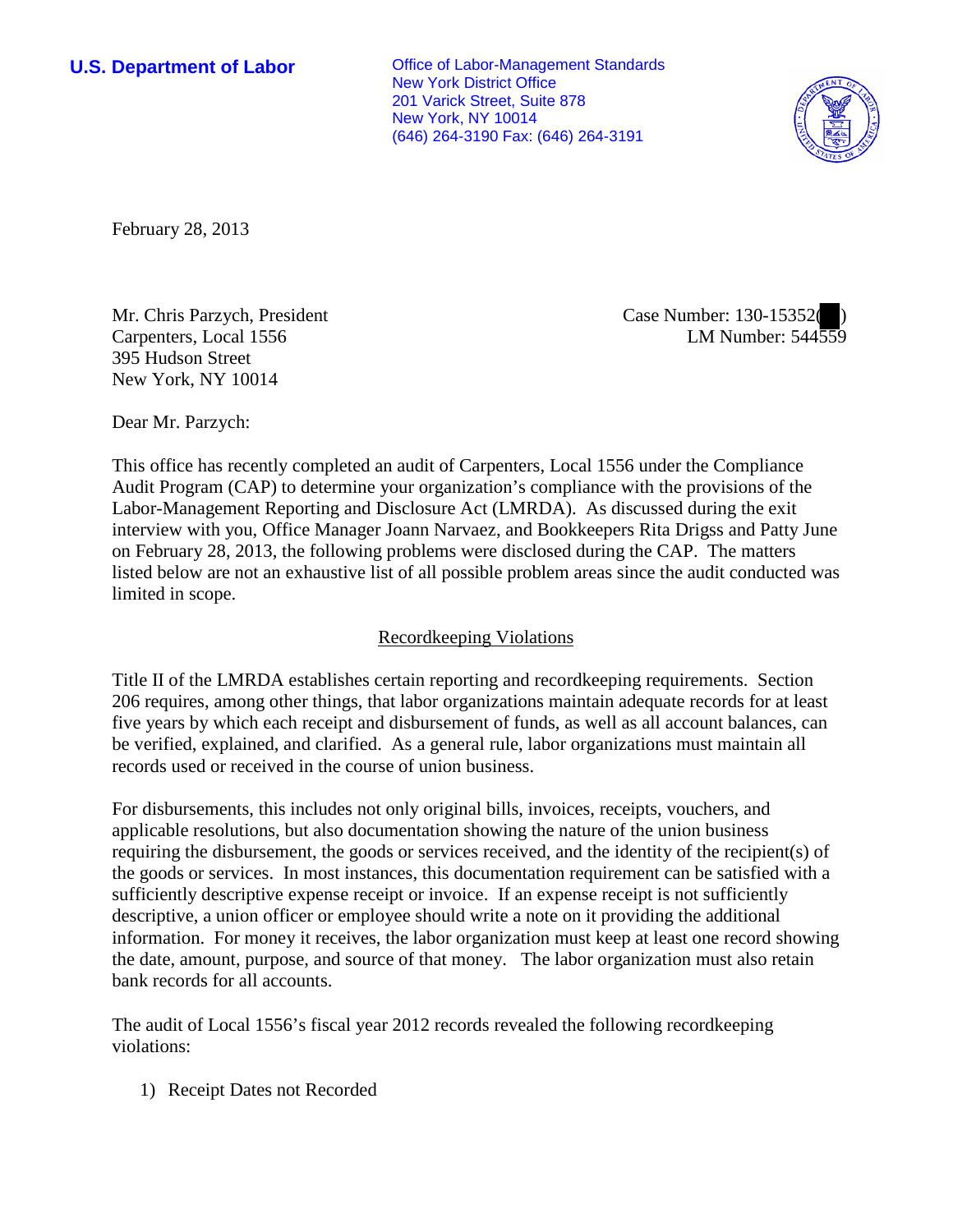Entries in Local 1556's receipts records reflect the date the union deposited money, but not the date money was received. Union receipts records must show the date of receipt. The date of receipt is required to verify, explain, or clarify amounts required to be reported in Statement B (Receipts and Disbursements) of the Form LM-2. The LM-2 instructions for Statement B state that the labor organization must record receipts when it actually receives money and disbursements when it actually pays out money. Failure to record the date money was received could result in the union reporting some receipts for a different year than when it actually received them.

Based on your assurance that Local 1556 will retain adequate documentation in the future, OLMS will take no further enforcement action at this time regarding the above violation.

## **Other Violations**

1) Inadequate Bonding

The audit revealed a violation of LMRDA Section 502 (Bonding), which requires that union officers and employees be bonded for no less than 10 percent of the total funds those individuals or their predecessors handled during the preceding fiscal year.

The audit revealed that Local 1556's officers and employees were not bonded for the minimum amount required at the time of the audit. However, the union obtained adequate bonding coverage and provided evidence of this to OLMS during the audit. As a result, OLMS will take no further enforcement action regarding this issue.

## Other Issues

## 1) Duplicate Receipts

Members of Local 1556 pay dues directly to the union. The office staff record dues payments, but they do not retain the receipts issued to dues payers. OLMS recommends that Local 1556 retain its duplicate receipts for all members who make payments directly to the union. A duplicate receipt system is an effective internal control because it ensures that a record is created of income which is not otherwise easily verifiable.